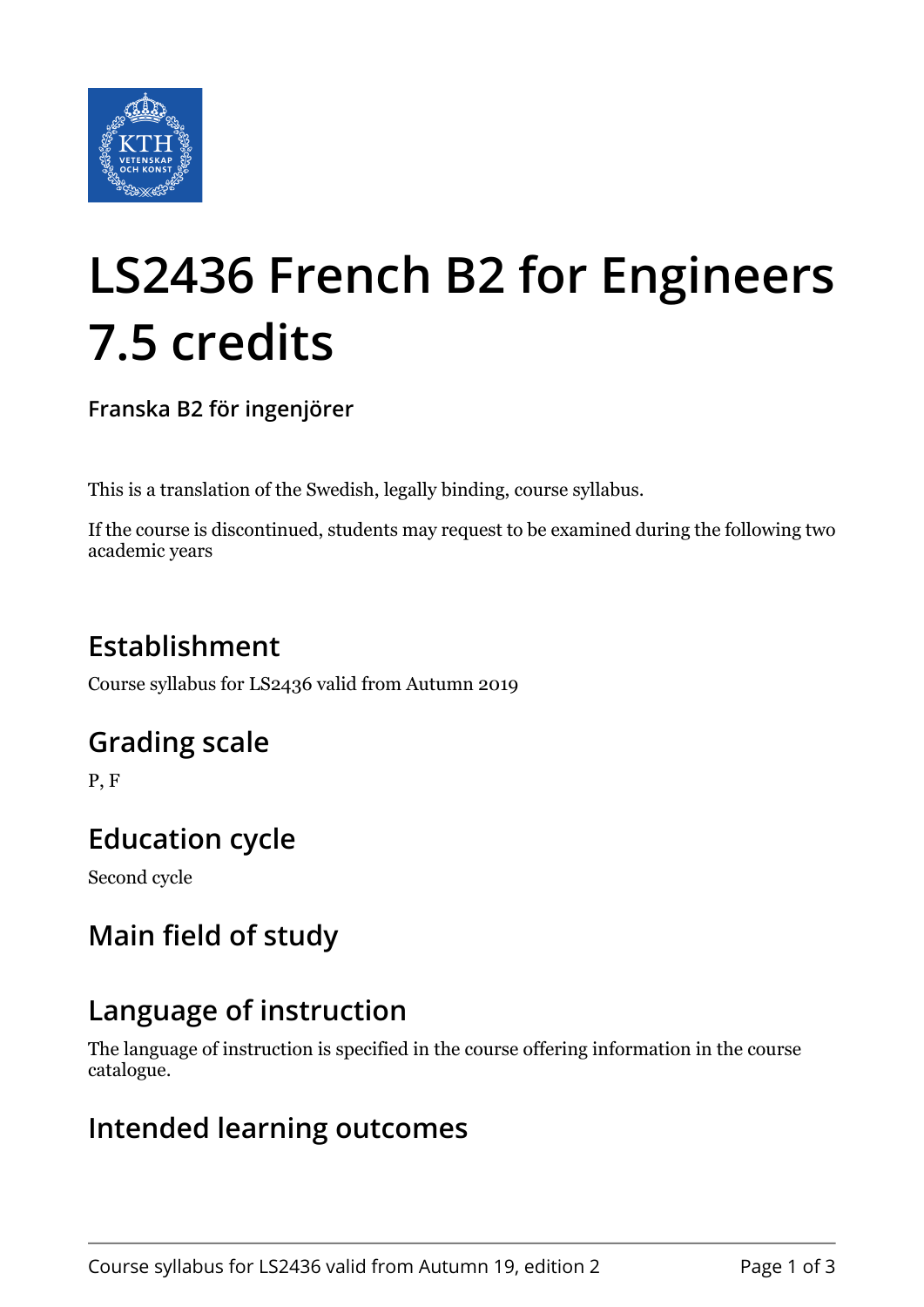The intended learning outcomes for the course refer mainly to the level B2 according to CEFR, the Common European Framework of Reference for Languages, and aim to strengthen the student's global competence.

On completion of the course, the student should, in addition to what is specified in courses at lower levels, be able to:

General aim Distinguish stylistic levels (everyday and formal language) and adapt his/her language according to the situation (B2)

Listening comprehension • understand oral presentations of some length in formal and advanced language within general subject areas and familiar specialist topics (B2)

Reading comprehension

• account for texts of some length within specialist fields (B2)

Spoken interaction and production

• take active part in discussions and be able to explain and argue for his/her opinions on well-known

subjects (B2)

• give an individually prepared presentation of a technical nature, using nuanced language (B2)

Written production

• write different types of text of general and technical nature (B2)

#### **Course contents**

Exercises in different situations that require nuanced language usage (for example presentations, conversations, discussions). Analyses of technical and scientific texts within different specialist areas (for example sustainable development, technological breakthroughs). Written production (e.g. summaries, comments, correspondence).

### **Specific prerequisites**

The review and approved LS1434 French B1 for engineers, equivalent to older course, or equivalent knowledge demonstrated through a mandatory placement test done before course selection.

## **Examination**

- KONA Assessment, 1.5 credits, grading scale: P, F
- LEXA Continuous Assessment, 6.0 credits, grading scale: P, F

Based on recommendation from KTH's coordinator for disabilities, the examiner will decide how to adapt an examination for students with documented disability.